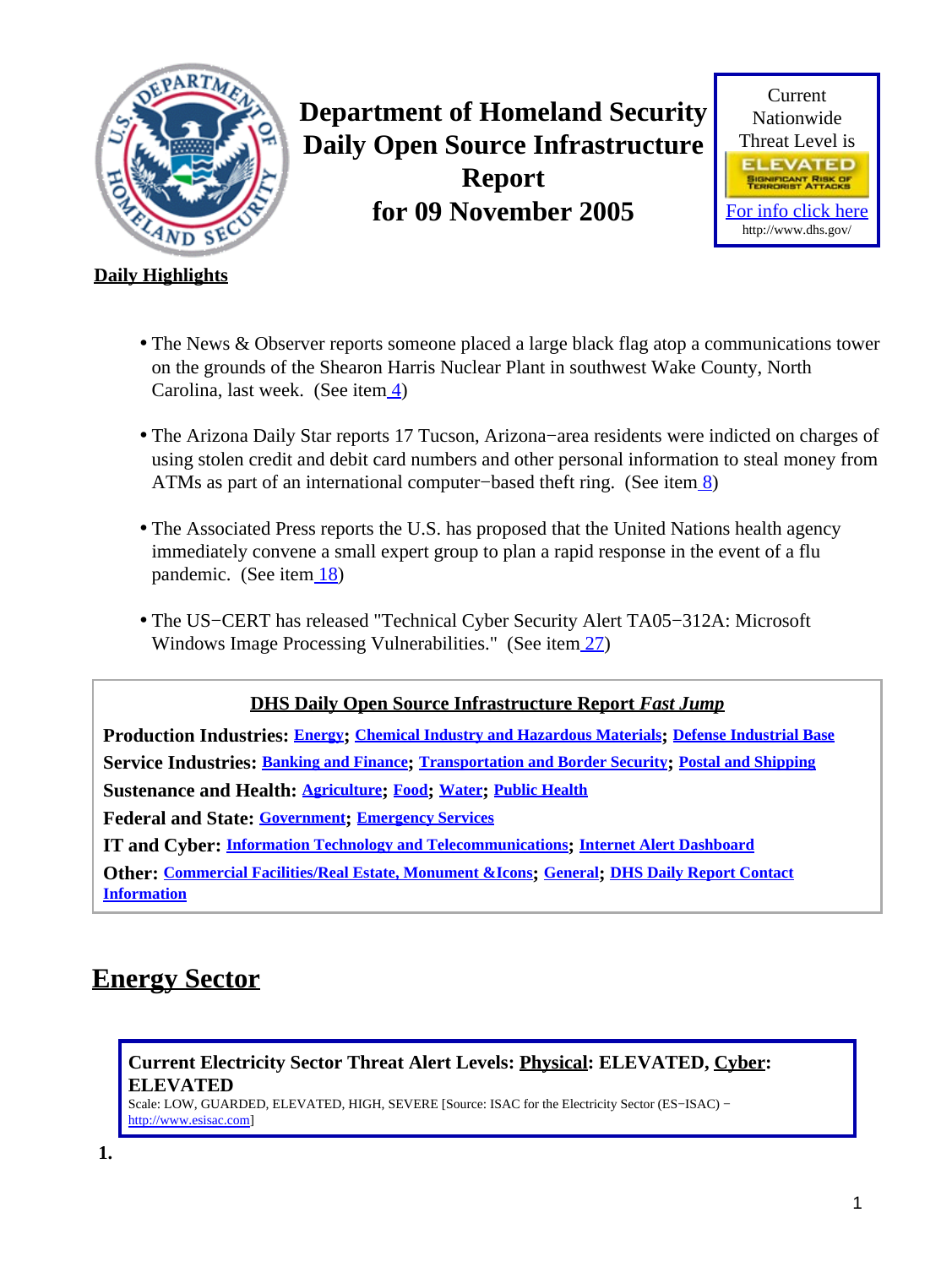*November 08, Energy Information Administration* — **Gulf hurricane damage still impacting energy outlook according to government report.** The Energy Information Administration has released its latest Short−Term Energy Outlook, taking into consideration the impact of Hurricanes Katrina and Rita. The hurricanes damaged, set adrift, or sunk 192 oil and natural gas drilling rigs and producing platforms, causing significant damage to the U.S. petroleum and natural gas industries. At the beginning of November almost 53 percent of normal daily Federal Gulf of Mexico oil production and 47 percent of Federal Gulf of Mexico natural gas production remains shut in. Some wells were temporarily shut in as a precaution to Hurricane Wilma. While no damage was reported from that storm, hurricane recovery remains a key factor in this Outlook. Recent information on damaged and destroyed platforms and shut−in production suggests that the recovery path will be slower than predicted in the October Outlook. This short−term forecast projects that total energy demand is likely to respond to higher prices and hurricane−related destruction by showing relatively flat growth between 2004 and 2005, compared with 1.5−percent growth between 2003 and 2004. However, energy demand is expected to recover in 2006 at a rate of about two percent. Source[: http://www.eia.doe.gov/steo](http://www.eia.doe.gov/steo)

- **2.** *November 07, Associated Press* — **Tire shortage causes problems for coal mines.** Coal mining companies in the Powder River Basin in northeast Wyoming are maneuvering to get around a worldwide shortage of tires for heavy equipment. The shortage is widely attributed to increasing demand from U.S. and international mining operations for tires, industry officials said. Military operations in Iraq and Afghanistan have added to the strain on the tire market, said Jim Davis, a Goodyear Tire & Rubber Co. spokesperson. Drivers and mechanics at Wyoming mines are getting instructions intended to extend the life of off−the−road tires used on the giant dump trucks used to haul overburden and coal. Companies are also scrambling to make up the shortage through deals with suppliers, which are so tightly strapped that at least one mine has had to idle some of its trucks in recent weeks. To meet the demand, manufacturers like Goodyear and Bridgestone Corp. are looking at expanding the capacity of their big tire plants. Davis said the heavy−equipment tire shortage could continue through 2007. Source[: http://www.grandforks.com/mld/grandforks/news/state/13105832 .htm](http://www.grandforks.com/mld/grandforks/news/state/13105832.htm)
- **3.** *November 07, Pacific Business News* — **Utility warns of tight power supply.** Hawaiian Electric Co. (HECO) has asked some of its biggest customers to reduce electricity use because six of 19 power generating units on Oahu are shut down or running below capacity. HECO also is asking residential customers to conserve power by turning off air conditioning and postponing the use of big appliances until later in the evening. The utility said it experienced problems with several power generating units over the weekend, in addition to units that had already been taken down for repairs and maintenance. Also, the H−Power waste−to−energy plant is operating at reduced power because of mechanical problems. HECO spokesperson Jose Dizon said repairs are under way but said it could take the rest of the week for all of the power−generating capacity to be restored.

Source[: http://www.bizjournals.com/pacific/stories/2005/11/07/daily5 .html?from\\_rss=1](http://www.bizjournals.com/pacific/stories/2005/11/07/daily5.html?from_rss=1)

<span id="page-1-0"></span>**4.** *November 07, News & Observer (NC)* — **Black flag found at nuclear plant.** Someone placed a large black flag atop a communications tower on the grounds of the Shearon Harris Nuclear Plant in southwest Wake County last week, a Progress Energy official said Monday, November 7. Plant security officers discovered the 5−foot by 8−foot flag during a patrol about 8 a.m. EST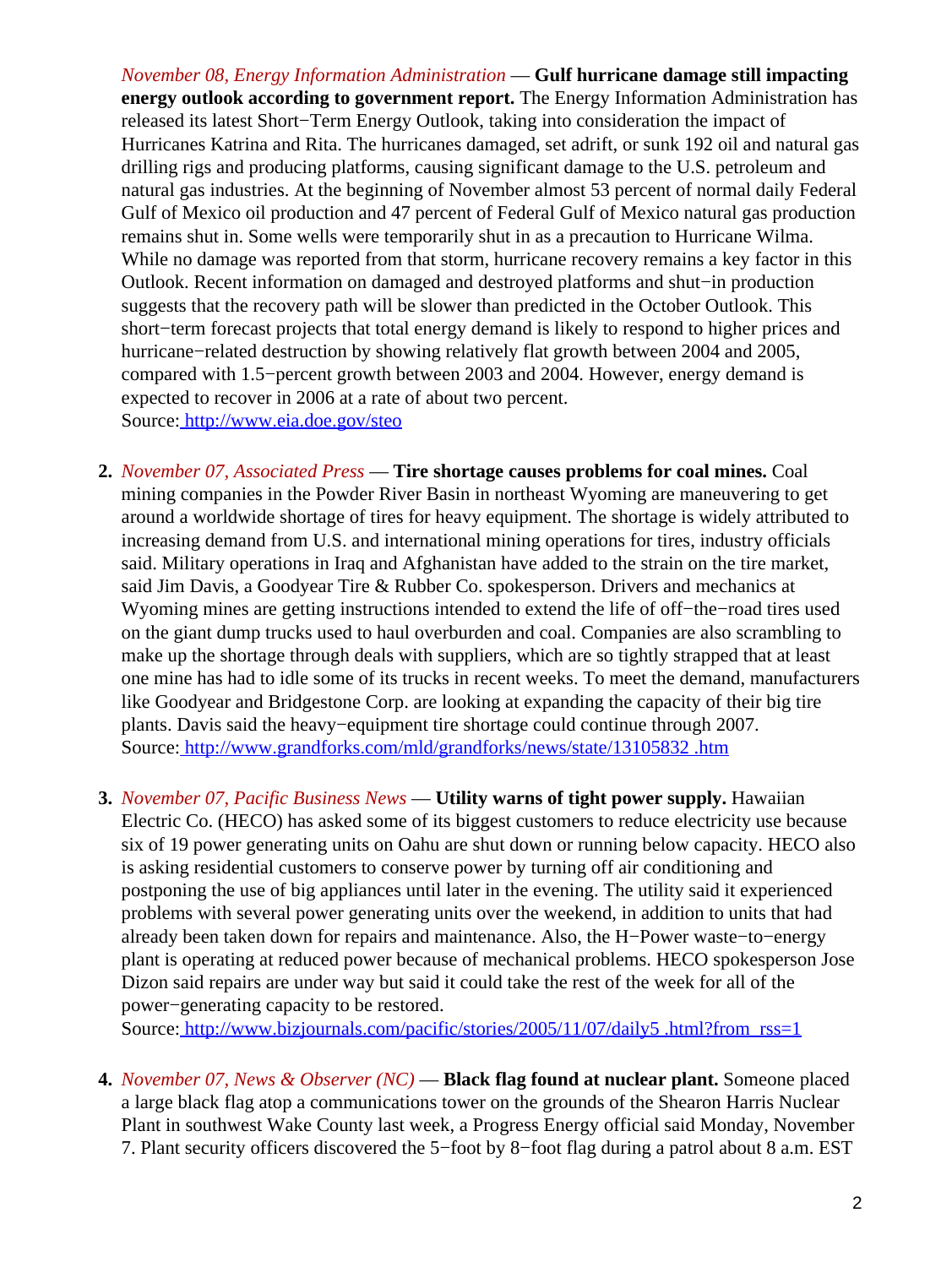Friday, November 4, said Julie Hans, a spokesperson for Progress Energy. The tower, which has phone and Internet connections for the plant, is nearly a mile from the secured area, which is protected with fences and security personnel. The flag was hung about 75 feet up the 100−foot tower. The plant contacted law enforcement and the U.S. Nuclear Regulatory Commission (NRC). "Our site security personnel are working with the Wake County sheriff's department and the FBI on the investigation," Hans said. "There were no threats made. There was no note left. Just a black flag," said Hans. "It appears to have been a prank," said Ken Clark, a spokesperson for the NRC in Atlanta. "The area is owner controlled and patrolled, but it is not fenced off and not vital to the defense of the plant," said Clark. The plant is located near Raleigh, NC.

Source[: http://newsobserver.com/news/story/2833641p−9284292c.html](http://newsobserver.com/news/story/2833641p-9284292c.html)

**[Return to top](#page-0-1)** 

## <span id="page-2-0"></span>**Chemical Industry and Hazardous Materials Sector**

**5.** *November 07, Chippewa Herald (WI)* — **Tanker flips, spills gasoline, closing parts of two Wisconsin highways.** A tanker truck filled with more than 8,000 gallons of gasoline rolled into a ditch near Chippewa, WI, along Highway 29 near Highway 53 on Sunday, November 6, closing parts of the two highways for more than six hours and putting into potential danger residents and shoppers within a half−mile of the area. The truck went off the road around 6 a.m. and rolled down a steep embankment along Highway 29 West on the exit ramp to Highway 53 North. After disengaging from the cab, the trailer rolled down an embankment, puncturing its tanks, causing gasoline to leak. The driver suffered broken ribs and other minor injuries. Excessive speed was attributed to the cause of the accident. Source[: http://www.chippewa.com/articles/2005/11/07/news/news1.prt](http://www.chippewa.com/articles/2005/11/07/news/news1.prt)

[[Return to top](#page-0-1)]

# <span id="page-2-1"></span>**Defense Industrial Base Sector**

**6.** *November 07, Agence France−Presse* — **U.S. lifts ban on Israeli involvement in new jet fighter.** The United States will allow Israel to help develop the next generation Joint Strike Fighter jet following a disagreement over arms sales to China, according to Israeli Army radio. Israeli Defense Minister Shaul Mofaz made the announcement after meeting U.S. Secretary of Defense Donald Rumsfeld in Washington on November 4, with the Israeli Air Force looking to buy 100 of the new stealth jets, also known as the F−35. The aircraft, being developed by U.S. manufacturer Lockheed Martin and various other international partners, is due to come into service within 10 years. The agreement came after Mofaz promised that Israel would "respect its undertakings" to Washington concerning sales of sensitive military technology. Source[: http://www.defensenews.com/story.php?F=1226962&C=mideast](http://www.defensenews.com/story.php?F=1226962&C=mideast)

[[Return to top](#page-0-1)]

# <span id="page-2-2"></span>**Banking and Finance Sector**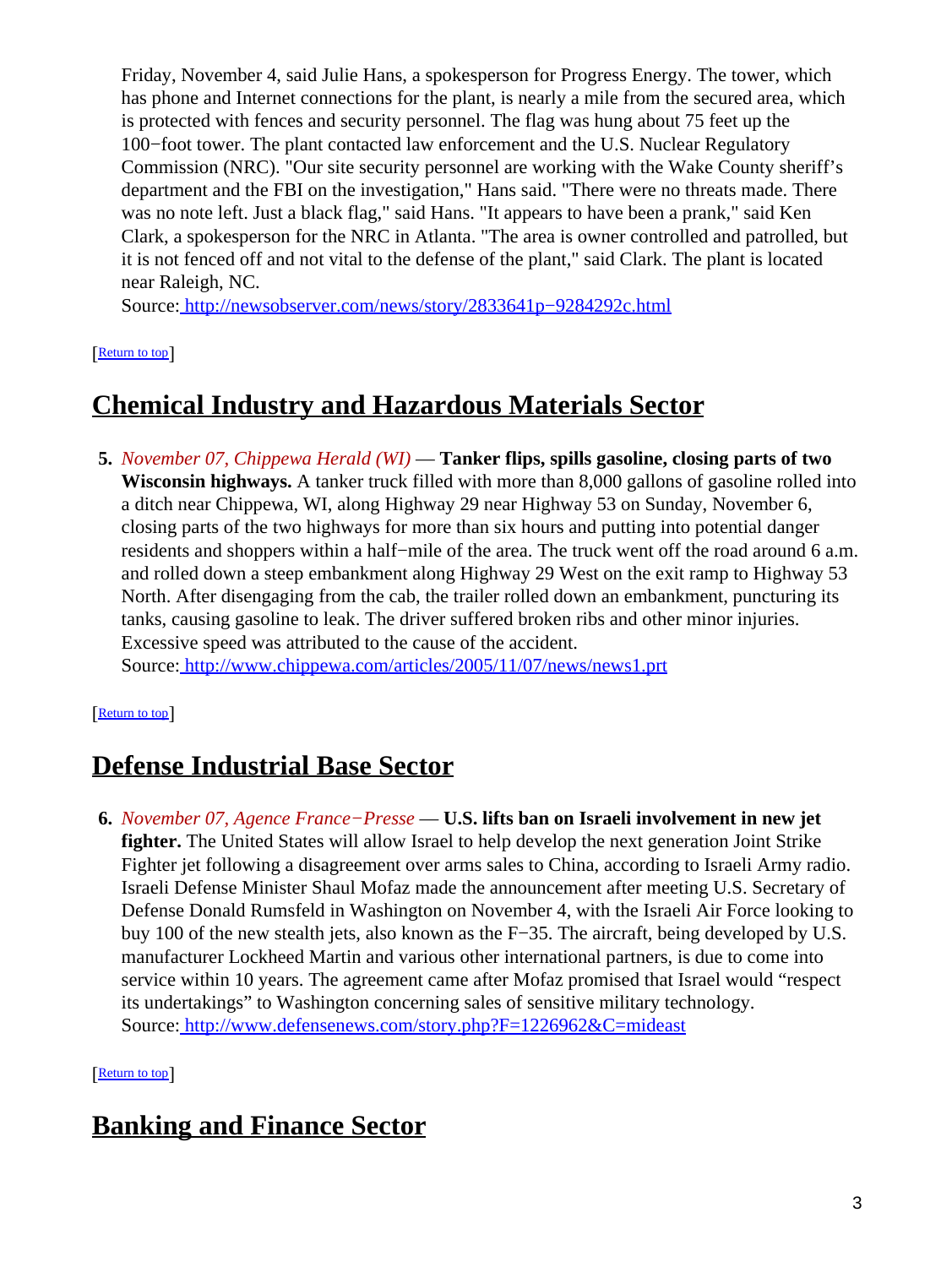**7.** *November 08, Reuters* — **Scammers move online to beat UK chip and PIN system.** In the UK, credit card scammers are moving online because the introduction of "chip and PIN" card verification systems has made it harder commit fraud in person, the country's banking payment association said on Tuesday, November 8. The spread of chip and PIN −− which requires people to type in their card numbers when making purchases — helped lead to a 13 percent fall in credit card fraud in the first six months of 2005, the first significant fall for 10 years, the Association for Payment Clearing Services (APACS) said. In contrast, Internet, telephone and mail order fraud -- collectively known as "card not present" crimes -- went up by 29 percent to over US\$157 million with online fraud accounting for 64 percent of this. "The majority of this type of fraud is card details being stolen in the real world and then used to buy goods on the Internet," said APACS spokesperson Mark Bowerman. APACS, the trade association for organizations that deliver payment services to end customers, said 117 million of the country's 140 million payment cards have been upgraded to chip and PIN since the program began in late 2003.

APACS:<http://www.apacs.org.uk/>

Source[: http://today.reuters.co.uk/news/NewsArticle.aspx?type=intern](http://today.reuters.co.uk/news/NewsArticle.aspx?type=internetNews&storyID=2005-11-08T012410Z_01_SCH804905_RTRIDST_0_OUKIN-UK-BRITAIN-FINANCIAL-FRAUD.XML) [etNews&storyID=2005−11−08T012410Z\\_01\\_SCH804905\\_RTRIDST\\_0\\_OUK](http://today.reuters.co.uk/news/NewsArticle.aspx?type=internetNews&storyID=2005-11-08T012410Z_01_SCH804905_RTRIDST_0_OUKIN-UK-BRITAIN-FINANCIAL-FRAUD.XML) [IN−UK−BRITAIN−FINANCIAL−FRAUD.XML](http://today.reuters.co.uk/news/NewsArticle.aspx?type=internetNews&storyID=2005-11-08T012410Z_01_SCH804905_RTRIDST_0_OUKIN-UK-BRITAIN-FINANCIAL-FRAUD.XML)

<span id="page-3-0"></span>**8.** *November 08, Arizona Daily Star* — **Indictments made in global theft ring.** Seventeen Tucson, AZ−area residents were indicted on charges of using stolen credit and debit card numbers and other personal information to steal money from ATMs as part of an international computer−based theft ring. The group used card numbers and other financial information supplied by people in foreign countries to make counterfeit bank or credit cards and then wired back half the stolen money as payment, officials said in announcing the federal indictments unsealed Monday, November 7. The Tucson residents had more than 4,500 illegally obtained credit and debit card numbers and personal−identification numbers, said Michael Moskaitis, an agent and spokesperson for the U.S. Secret Service. The suspects were also in possession of other personal information, such as Social Security numbers, addresses, passwords and other data needed to make the fake cards, Moskaitis said. The Tucson residents were recruited using Internet chat rooms by people in 19 countries such as Australia, Serbia and Montenegro, Mexico, Canada and Russia, said Harriet Bernick, spokesperson for the U.S. Attorney's Office in Arizona.

Source[: http://www.azstarnet.com/metro/101465.php](http://www.azstarnet.com/metro/101465.php)

#### **9.** *November 08, Portland Tribune (OR)* — **Possible identity thefts uncovered during drug**

**raid.** Portland, OR, police are warning people to check their credit records and bank accounts after recovering during a drug raid a computer with personal information that could be used to steal the identities of hundreds of thousands of people. The information included mailing lists that once were sold legally by the Oregon Department of Motor Vehicles and credit information, including information from credit bureaus, that probably was obtained illegally. Details include hundreds of thousands of names, birth dates, home addresses, Social Security numbers and credit scores. According to Sgt. Mike Krantz of the East Precinct Crime Reduction Unit, the computer contained enough personal information to generate hundreds of thousands of false driver's licenses and other forms of identification, many of which could be used to open charge accounts in the names of real people. Law enforcement agencies frequently find evidence of identity theft during methamphetamine investigations. In the past, both the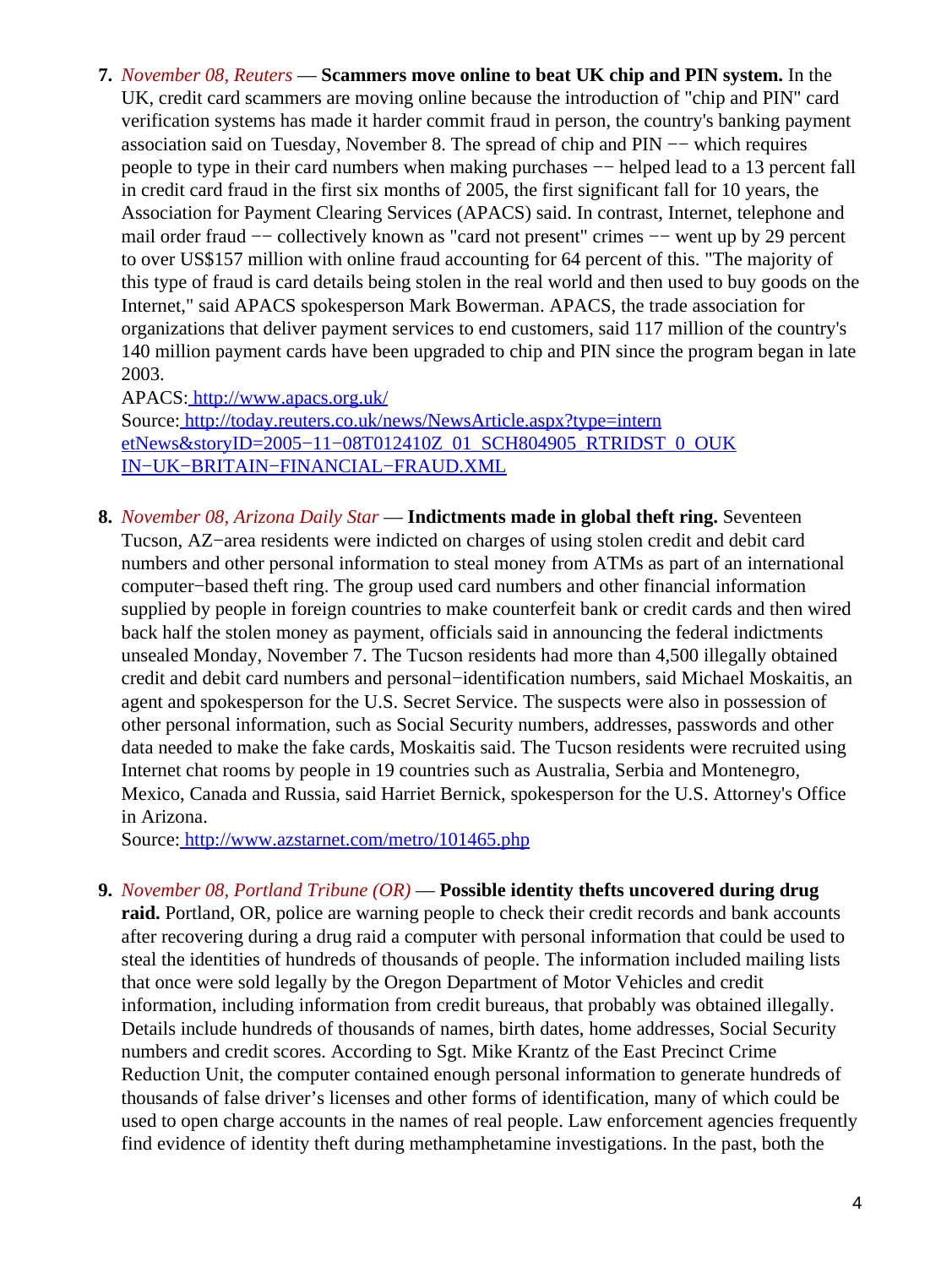Portland police and the Multnomah County sheriff's office have displayed equipment used to produce methamphetamine and false identifications seized at the same raids. Source[: http://www.portlandtribune.com/archview.cgi?id=32555](http://www.portlandtribune.com/archview.cgi?id=32555)

[[Return to top](#page-0-1)]

## <span id="page-4-0"></span>**Transportation and Border Security Sector**

- **10.** *November 08, Associated Press* — **Airline faces fine after man gets on flight without ticket.** A New Jersey man boarded a plane in Newark, NJ, without having a ticket or boarding pass. Fort Worth−based American Airlines says federal airport screeners should have kept 29−year−old Danis Ballard off the flight. The man from Irvington, NJ, made it on to the plane on Saturday, November 5, but was removed before it took off for Miami. Authorities say Ballard used a worthless, printed flight itinerary to board. He's been charged with criminal trespass. American could be fined up to \$25,000 for allowing Ballard to board. Source[: http://www.kristv.com/Global/story.asp?S=4090062](http://www.kristv.com/Global/story.asp?S=4090062)
- **11.** *November 08, Associated Press* — **Experts say cruises vulnerable, but lines defend security plans.** Just like a scene in a Hollywood blockbuster: Pirates fire rocket−propelled grenades and machine guns at a luxury cruise ship full of tourists off a lawless African country. The cruise crew tries to ram both pirate boats, uses an earsplitting high−tech weapon on the attackers, and evades them. That was the real−life situation the crew and passengers of the Seabourn Spirit found themselves in off Somalia last weekend. With piracy common in some areas and terrorism fears present after the September 11, 2001, attacks, cruise lines say they train their crews and have security measures to respond effectively to these threats. But security experts say that despite all the preparations, cruise liners are vulnerable to attacks like this one or the deadly bombing by al Qaeda−linked militants of the USS Cole in Yemen five years ago. Nonetheless, cruise industry officials said the Spirit's successful efforts to repel the attackers validate security plans that all ships must have in place under U.S. and international law. Cruise lines are in constant communication with authorities on land and the U.S. military responded to the attack on the Spirit, he said. The U.S. counterterrorism task force for the Horn of Africa is based in Djibouti, which borders Somalia.

Source[: http://www.centredaily.com/mld/centredaily/business/13112856 .htm](http://www.centredaily.com/mld/centredaily/business/13112856.htm)

**12.** *November 08, Associated Press* — **Texas border counties to increase manpower.** Counties along the border will have an additional dozen officers patrolling during every eight−hour shift as part of an initiative by Texas Border Sheriff's Coalition, chose Monday, November 7, to split a \$6 million state grant −− part of a border protection package ordered by Governor Rick Perry −− evenly among its 16 member counties. Each county will each receive about \$367,000 that will allow them to pay for equipment and the overtime of deputies, adding an extra layer of security along the state's border with Mexico, said the group's interim director, Rick Glancy. The increased manpower is part of "Operation Linebacker," a plan to add deputies and equipment in the state's 16 counties bordering Mexico. The plan was modeled after an El Paso County operation last year that led to more drug arrests and helped curb crime, said Glancy. Coalition members hope lawmakers in Washington will allow local law enforcement along the border to receive untapped Homeland Security funds, said El Paso County Sheriff Leo Samaniego, the group's vice chairman. The coalition formed in the spring to bring attention to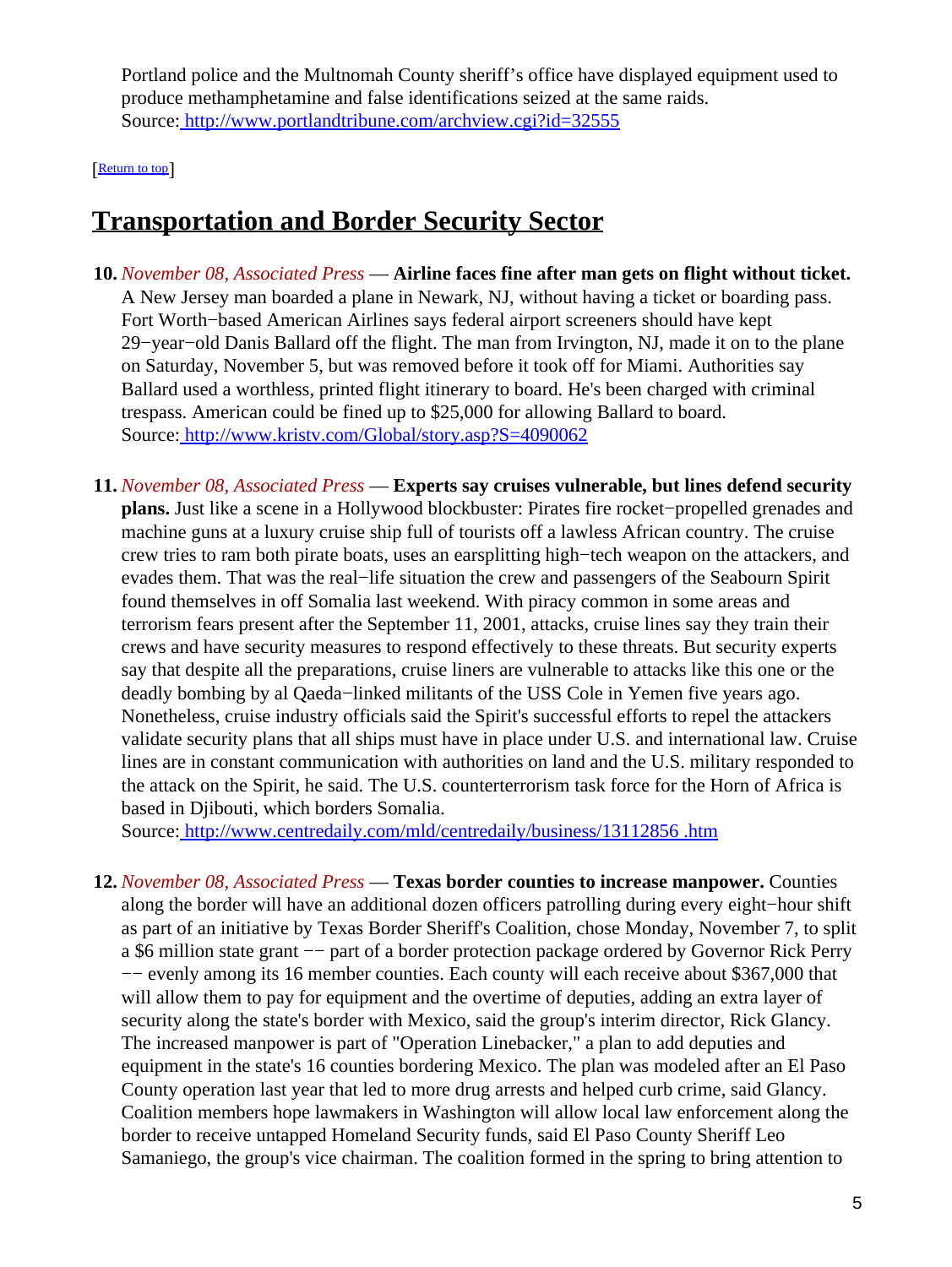the homeland security and border violence concerns of local law enforcement. Source[: http://www.team4news.com/Global/story.asp?S=4089355&nav=0w0v](http://www.team4news.com/Global/story.asp?S=4089355&nav=0w0v)

**13.** *November 07, Department of Transportation* — **Department of Transportation to tighten oversight of Amtrak.** Department of Transportation Secretary Norman Y. Mineta on Monday, November 7, announced the Department would implement recommendations to strengthen its oversight of Amtrak in light of a new Government Accountability Office (GAO) report that found widespread managerial problems within the company. Secretary Mineta, who said he agreed with the GAO's findings, also called on Amtrak to take quick steps to address the recommendations made in the November 3rd GAO report that require Board or management action. Mineta directed the Department's Federal Railroad Administration (FRA) to require Amtrak to submit its plans to improve financial reporting and management practices. The agency will monitor progress on the plans and issue a new annual report to Congress on how well Amtrak is improving its financial practices, Mineta added. The Secretary said Amtrak also would be required to demonstrate how it will improve its acquisition practices before receiving federal taxpayer grants. The FRA will award grants to Amtrak once it demonstrates that it has reformed its acquisitions practices. Mineta said, "The problems outlined in the GAO report demand attention and require that we finally make the tough choices needed to save Amtrak and improve intercity passenger rail service in this country." Source[: http://www.dot.gov/affairs/dot16305.htm](http://www.dot.gov/affairs/dot16305.htm)

[[Return to top](#page-0-1)]

## <span id="page-5-0"></span>**Postal and Shipping Sector**

Nothing to report. **[Return to top](#page-0-1)** 

# <span id="page-5-1"></span>**Agriculture Sector**

- **14.** *November 08, Iowa Ag Connection* — **Corn is piling up outside in Iowa.** Hurricanes Katrina and Rita had a major impact on the corn industry in Iowa. Because river barge traffic was slowed down, it became more difficult to transport that crop. This season, corn has really been piling up in an unusual amount. From the minute each kernel pops out of the truck to the moment they spit into open air, a corn capped mountain is growing into a temporary storage site. Iowa corn stored outside has been building up this season, even doubling last year's crop −− all because it just won't fit inside. Four hundred thousand bushels have piled up outside in Manchester, IA. Each day, at least 20 trucks take what farmers harvest and deliver it to the pile. Source[: http://www.usagnet.com/story−national.cfm?Id=1122&yr=2005](http://www.usagnet.com/story-national.cfm?Id=1122&yr=2005)
- **15.** *November 08, Stop Soybean Rust News* — **More soybean rust found in North Carolina.** Edgecombe County has become the northern−most county with soybean rust in both North Carolina and the U.S. The county is about five counties inland from the Outer Banks, and only three counties south of the Virginia border. North Carolina officials reported Edgecombe as positive Tuesday, November 8. With this find, the North Carolina total grows to 14 rust counties, and the U.S. now has 121.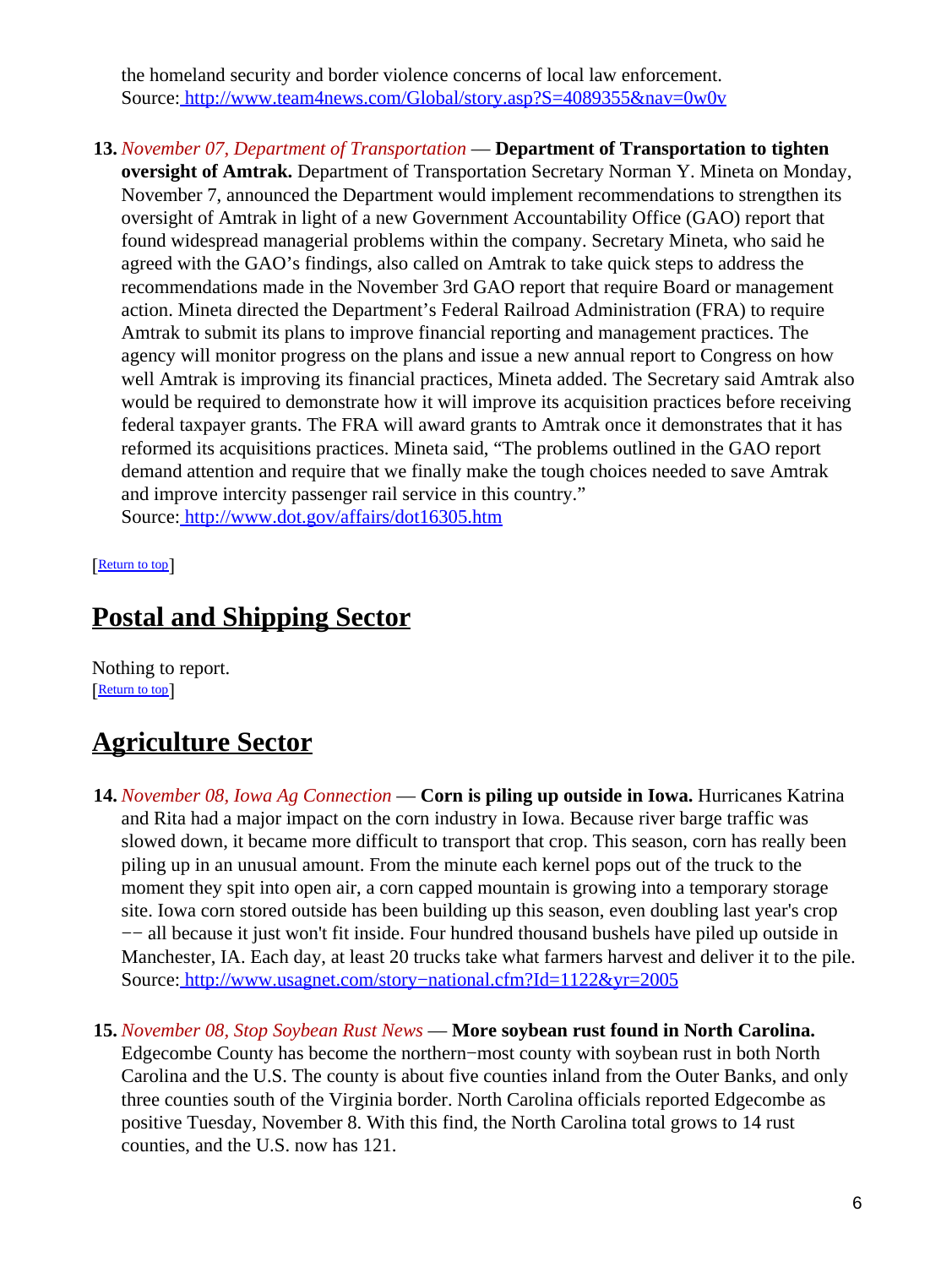Source[: http://www.stopsoybeanrust.com/viewStory.asp?StoryID=623](http://www.stopsoybeanrust.com/viewStory.asp?StoryID=623)

**16.** *November 07, South Dakota Department of Game, Fish and Parks* — **Two deer have tested positive in South Dakota's 2005 Chronic Wasting Disease Surveillance Program.** The South Dakota Department of Game, Fish and Parks (GFP) has been testing deer and elk from hunters, vehicle kills, and sick animals encountered in the field. Currently, 595 results have returned from the 820 total samples submitted, with two deer testing positive for chronic wasting disease (CWD). "The two deer that tested positive were both collected by GFP personnel that are on the watch for sick deer and elk," said GFP Wildlife Biologist Steve Griffin. "Both of these deer were found very emaciated and thin, which are symptoms of CWD. As in past years, GFP is conducting a CWD surveillance program in areas where CWD has been detected in captive animals, and/or in wild free−roaming populations of deer and elk. Surveillance is being concentrated in the southwestern part of South Dakota. Source[: http://www.sdgfp.info/GFPnews/News05/11−07−05.htm](http://www.sdgfp.info/GFPnews/News05/11-07-05.htm)

[[Return to top](#page-0-1)]

## <span id="page-6-0"></span>**Food Sector**

Nothing to report. [[Return to top](#page-0-1)]

## <span id="page-6-1"></span>**Water Sector**

Nothing to report. [[Return to top](#page-0-1)]

## <span id="page-6-2"></span>**Public Health Sector**

**17.** *November 08, Reuters* — **Bird flu kills Vietnamese man.** Bird flu has killed a Vietnamese man, the country's 42nd victim, and is suspected in the death of another the government said on Tuesday, November 8. A 35−year−old man from Hanoi who died on October 29 after eating a chicken with his family was confirmed as the first human victim of the latest outbreak, said Nguyen Van Binh, deputy director of the Health Ministry's Preventive Medicine Department. The latest death comes as the European Union (EU) pledged funds to help Asia fight bird flu. On the second of a two−day visit to Hanoi, EU Commissioner for Health and Consumer Protection Markos Kyprianou said allocations would be decided by a meeting under way in Switzerland. The 35−year−old Vietnamese man developed a slight fever after eating the chicken and was taken to Bach Mai hospital on October 26 with respiratory difficulties. He died three days later. Doctors said they suspected bird flu also killed a 68−year−old man in the central province of Quang Tri on Sunday, November 6, a day after he was taken to the General Hospital in Hue city. The man had a critical lung infection and fever, among the clinical symptoms of bird flu infection.

Source[: http://today.reuters.com/News/newsArticle.aspx?type=healthNe](http://today.reuters.com/News/newsArticle.aspx?type=healthNews&storyID=2005-11-08T111427Z_01_RID840191_RTRUKOC_0_US-BIRDFLU-VIETNAM.xml) ws&storyID=2005-11-08T111427Z\_01\_RID840191\_RTRUKOC\_0\_US-BIRD [FLU−VIETNAM.xml](http://today.reuters.com/News/newsArticle.aspx?type=healthNews&storyID=2005-11-08T111427Z_01_RID840191_RTRUKOC_0_US-BIRDFLU-VIETNAM.xml)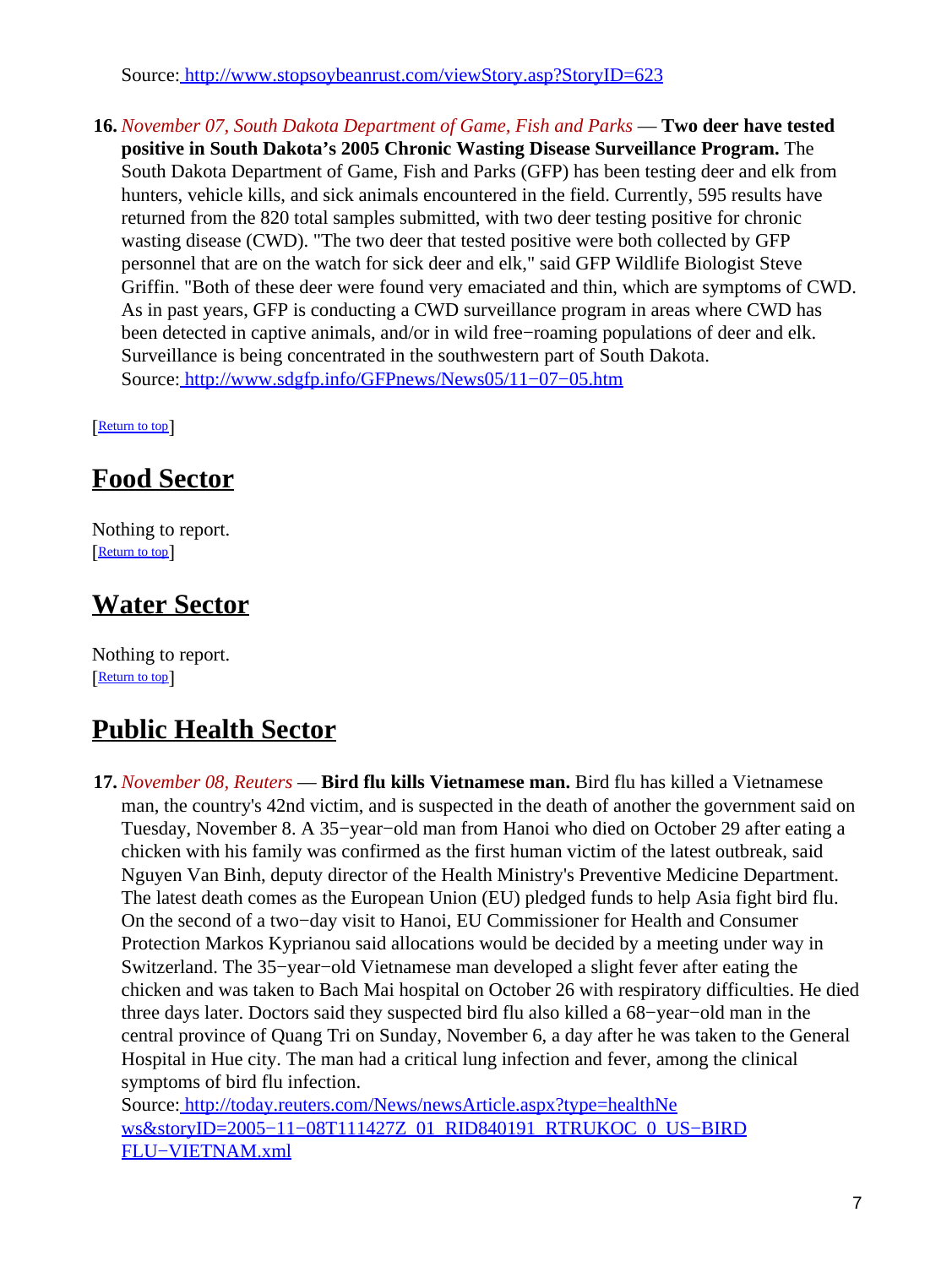<span id="page-7-0"></span>**18.** *November 08, Associated Press* — **U.S. urges United Nations group plan for bird flu.** The U.S. on Tuesday, November 8, proposed that the United Nations health agency immediately convene a small expert group to plan a rapid response in the event of a flu pandemic. The panel should also draft a plan to close gaps in influenza surveillance and complete both in time for consideration by the World Health Organization's (WHO) executive board in January, said Stewart Simonson, assistant secretary of the U.S. Health and Human Services Department. "We must go beyond generalized planning and well−intentioned expressions of cooperation," Simonson told a group of scientists and other experts meeting at WHO's Geneva, Switzerland, headquarters. Experts agree an eventual global flu pandemic capable of killing millions of people is a certainty. Scientists say it is also certain that the virus will come from bird flu. The U.S. believes the international community must take immediate steps to increase surveillance, particularly in Asia, Africa and Latin America, and agree on what actions must be taken and by whom when a pandemic strain emerges, Simonson said.

Source[: http://www.miami.com/mld/miamiherald/living/health/13111888. htm](http://www.miami.com/mld/miamiherald/living/health/13111888.htm)

**19.** *November 08, PLoS Medicine* — **A malaria vaccine that elicits in humans antibodies able to kill Plasmodium falciparum.** Plasmodium falciparum merozoite surface protein 3 is a malaria vaccine candidate that was identified, characterised, and developed based on a unique immuno−clinical approach. The vaccine construct was derived from regions fully conserved among various strains and containing B cell epitopes targeted by human antibodies (from malaria−immune adults) that are able to mediate a monocyte−dependent parasite killing effect. The corresponding long synthetic peptide was administered to 36 volunteers, with either alum or Montanide ISA720 as adjuvant. Both formulations induced cellular and humoral immune responses. With alum, the responses lasted up to 12 months. This is the first malaria vaccine clinical trial to clearly demonstrate antiparasitic activity by vaccine−induced antibodies by both in vitro and in vivo methods. The results, showing the induction of long−lasting antibodies directed to a fully conserved polypeptide, also challenge current concepts about malaria vaccines, such as unavoidable polymorphism, low antigenicity, and poor induction of immune memory.

Source[: http://medicine.plosjournals.org/perlserv/?request=get−docum](http://medicine.plosjournals.org/perlserv/?request=get-document&doi=10.1371/journal.pmed.0020344) [ent&doi=10.1371/journal.pmed.0020344](http://medicine.plosjournals.org/perlserv/?request=get-document&doi=10.1371/journal.pmed.0020344)

**20.** *November 08, Agence France Presse* — **Hong Kong stages first−ever bird flu drill.** Hong Kong hospital staff staged their first−ever bird flu drill as part of preparations to ward off possible outbreaks from neighboring countries. More than 70 frontline hospital staff at the Tuen Mun Hospital in the suburban New Territories took part in the exercise along with four other major hospitals in the territory. Simulating a response to the discovery of a policeman struck with the H5N1 virus, hospital staff were seen rushing into action, in teleconference calls with officials at the Hospital Authority's central command and coordinating with officials in other hospitals. Chief executive Donald Tsang and Health Secretary York Chow visited the hospital afterwards, saying the drill went very smoothly. The government said it will stage a larger−scale bird flu drill later this month involving more health workers. Source[: http://channels.netscape.com/news/story.jsp?id=2005110808057](http://channels.netscape.com/news/story.jsp?id=2005110808057000000001&dt=20051108080500&w=AFP&coview=) [000000001&dt=20051108080500&w=AFP&coview=](http://channels.netscape.com/news/story.jsp?id=2005110808057000000001&dt=20051108080500&w=AFP&coview=)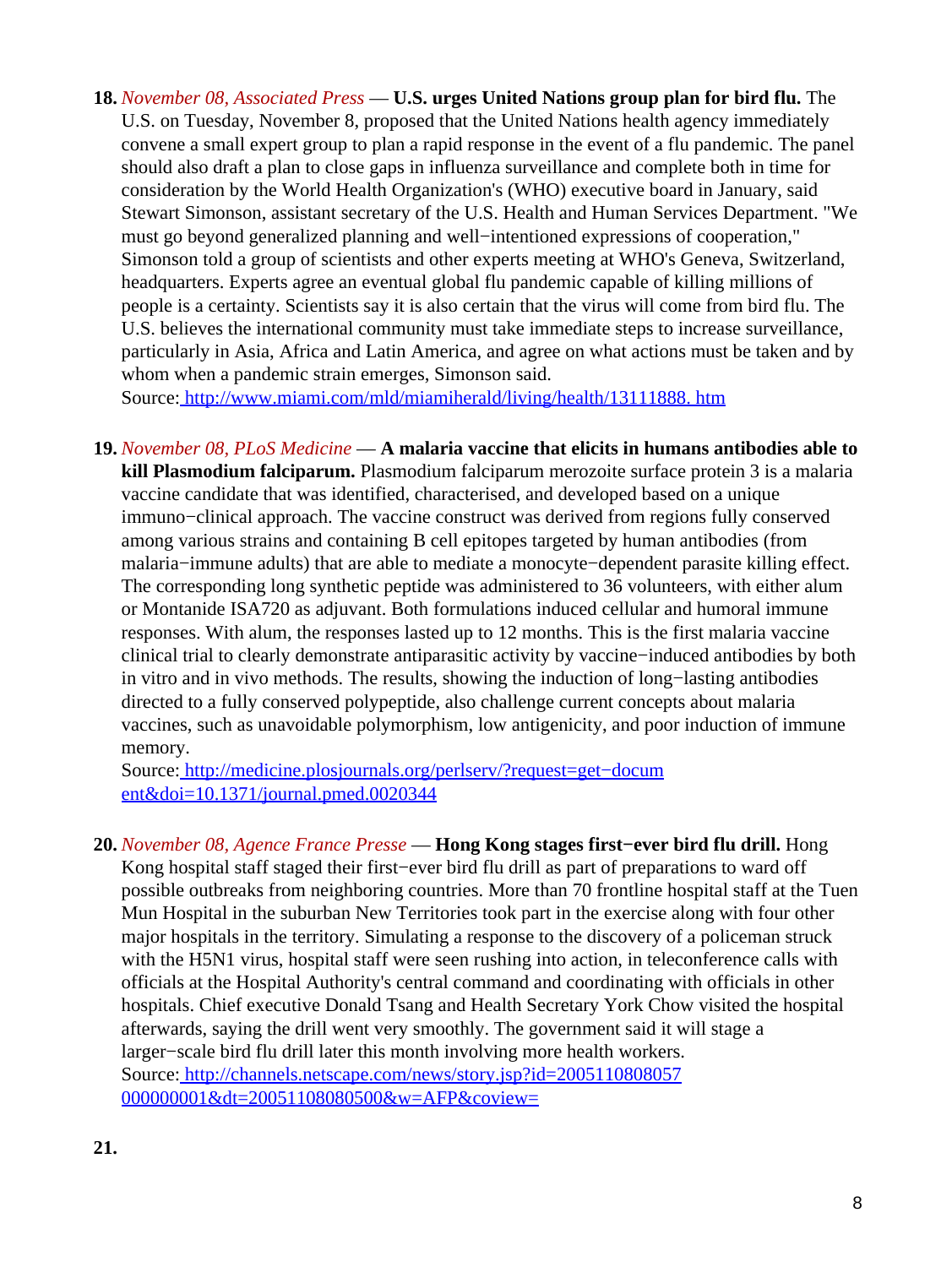*November 07, Agence France Presse* — **Angola announces end of Marburg fever outbreak.** Angola is officially free of Marburg fever after an outbreak of the disease that killed 227 of the 252 people it infected over the last year, Health Minister Sebastao Veloso said. "There have been no cases of fever since July 27," he said. He revised downwards the toll taken by the outbreak. On September 19, he and the World Health Organization (WHO) said the epidemic had killed 329 people of 374 confirmed cases of infection. The latest Angolan outbreak began in October 2004 in a hospital in Uige province but was not formally identified until March 2005, by which time the epidemic had prompted the deployment of dozens of experts from the WHO and other organizations. There is no cure for the Marburg virus, whose exact origin is unknown and which was first detected in 1967 when West German laboratory workers in the town of Marburg were infected by monkeys from Uganda.

Marburg fever information[: http://www.cdc.gov/ncidod/dvrd/spb/mnpages/dispages/marburg.](http://www.cdc.gov/ncidod/dvrd/spb/mnpages/dispages/marburg.htm) [htm](http://www.cdc.gov/ncidod/dvrd/spb/mnpages/dispages/marburg.htm)

Source[: http://news.yahoo.com/s/afp/20051107/hl\\_afp/angolahealthviru](http://news.yahoo.com/s/afp/20051107/hl_afp/angolahealthvirus_051107204917;_ylt=AkxP0OXt5ZIWv6VypFaUcBaJOrgF;_ylu=X3oDMTBiMW04NW9mBHNlYwMlJVRPUCUl) [s\\_051107204917;\\_ylt=AkxP0OXt5ZIWv6VypFaUcBaJOrgF;\\_ylu=X3oDMT](http://news.yahoo.com/s/afp/20051107/hl_afp/angolahealthvirus_051107204917;_ylt=AkxP0OXt5ZIWv6VypFaUcBaJOrgF;_ylu=X3oDMTBiMW04NW9mBHNlYwMlJVRPUCUl) [BiMW04NW9mBHNlYwMlJVRPUCUl](http://news.yahoo.com/s/afp/20051107/hl_afp/angolahealthvirus_051107204917;_ylt=AkxP0OXt5ZIWv6VypFaUcBaJOrgF;_ylu=X3oDMTBiMW04NW9mBHNlYwMlJVRPUCUl)

- **22.** *November 07, Bloomberg School of Public Health* — **Scientists find evolutionary trade−off in spread of dengue fever.** Some viruses' ability to exploit the human body's own defenses to increase their replication may be both a blessing and curse, according to the findings of a study conducted by researchers at the Johns Hopkins Bloomberg School of Public Health. Scientists believe antibody−dependent enhancement may allow the dengue virus to grow more rapidly in people who were previously infected and have partial but incomplete immunity to the virus. Enhanced virus replication triggers a more deadly, hemorrhagic form of the disease. A study suggests that antibody−dependent enhancement offers an evolutionary trade−off between advantage and disadvantage for the dengue virus. The findings could one day lead to new strategies for developing and deploying vaccines. Using computational models based on epidemic theory, the researchers examined the dynamic role antibody−dependent enhancement plays in the spread of dengue viruses. They concluded that when antibody−dependent enhancement triggered small increases in transmission, it gave viruses an edge over other cocirculating dengue viruses that did not experience enhancement. Although the computer models were specifically developed for dengue, the researchers believe the results could apply to any disease in which partial immunity increases pathogen replication rates. Dengue information[: http://www.cdc.gov/ncidod/dvbid/dengue/index.htm](http://www.cdc.gov/ncidod/dvbid/dengue/index.htm) Source[: http://www.jhu.edu/~gazette/2005/07nov05/07dengue.html](http://www.jhu.edu/~gazette/2005/07nov05/07dengue.html)
- **23.** *November 07, University of Colorado* — **New "flu chip" may help combat future epidemics, pandemics.** A novel "flu chip" developed at the University of Colorado (CU) at Boulder that can determine the genetic signatures of specific influenza strains may help world health officials combat coming epidemics and pandemics. Tests on the technology by the U.S. Centers for Disease Control and Prevention (CDC) showed the CU−Boulder chip can determine the genetic make−up of types and subtypes of the flu virus in about 11 hours, said CU−Boulder Professor Kathy Rowlen. Current methods for characterizing flu subtypes infecting patients take about four days. Rowlen said they are conferring with CU's Technology Transfer Office and plan to make the Flu Chip genetic sequences freely available to interested researchers. There currently are less than 200 facilities worldwide that provide detailed strain analysis of influenza, said Rowlen. Strain identification is critical for tracking emerging strains and in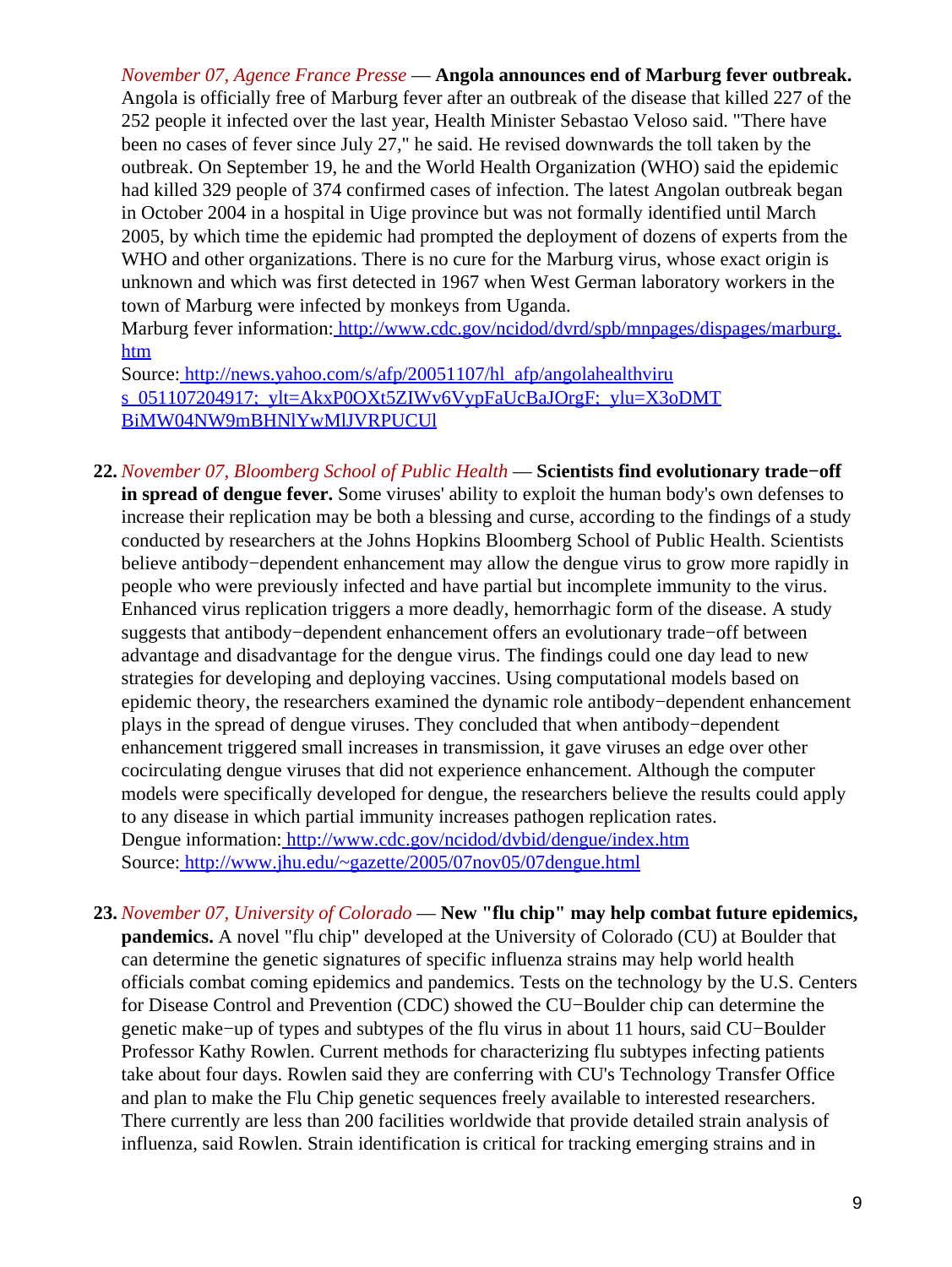determining which flu strains are most likely to infect people the following year in order to develop annual, preventative vaccines, she said. The chip, which can be configured to test for all known flu virus strains as well as new variant strains, was evaluated for three primary subtypes of flu in the October CDC test. The chip was more than 90 percent accurate. Source[: http://www.colorado.edu/news/releases/2005/424.html](http://www.colorado.edu/news/releases/2005/424.html)

[[Return to top](#page-0-1)]

## <span id="page-9-0"></span>**Government Sector**

Nothing to report. [[Return to top](#page-0-1)]

## <span id="page-9-1"></span>**Emergency Services Sector**

- **24.** *November 08, Associated Press* — **District of Columbia government would run city shelters in disaster situations.** Under a plan being worked out by District of Columbia officials, the city's Department of Human Services would replace the American Red Cross in spearheading local mass emergency care operations if a natural disaster or act of terrorism were to strike. The changes are being suggested following the city's experience with 274 Hurricane Katrina evacuees, who were housed in the DC Armory and were not able to find temporary or permanent housing for nearly a month. Barbara Childs−Pair, director of the District's Emergency Management Agency, said, "Many of the resources that we thought Red Cross would have on hand, we ended up having to go out and procure right away." The city's disaster response plan is being changed to list the Red Cross as a support agency. Childs−Pair says the city has purchased 444 hospital beds to supplement the number of beds available at the Washington area's 11 major hospitals. Over the past four years, the city has spent about \$8 million to improve hospital readiness under a bioterrorism preparedness program funded by the U.S. Department of Defense. During a drill held last week, the hospitals relayed requests for transportation, medical supplies, and equipment through the city's emergency operations center. Source[: http://www.wtopnews.com/index.php?nid=251&sid=615544](http://www.wtopnews.com/index.php?nid=251&sid=615544)
- **25.** *November 08, Government Accountability Office* — **GAO−06−246T: Hurricanes Katrina and Rita: Preliminary Observations on Contracting for Response and Recovery Efforts (Testimony).** The devastation experienced by those throughout the Gulf Coast in Louisiana, Mississippi, Alabama, and Texas in the wake of Hurricanes Katrina and Rita has called into question the government's ability to effectively respond to such disasters. The government needs to understand what went right and what went wrong, and to apply these lessons to strengthen its disaster response and recovery operations. The federal government relies on partnerships across the public and private sectors to achieve critical results in preparing for and responding to natural disasters, with an increasing reliance on contractors to carry out specific aspects of its missions. At the same time, the acquisition functions at several agencies are on the Government Accountability Office's (GAO) high−risk list, indicating a vulnerability to fraud, waste, abuse, and mismanagement. GAO was asked to provide an overview of (1) its role in evaluating the contracting community with regard to disaster preparedness and response, (2) GAO's plans for reviewing the performance of the federal government and its contractors in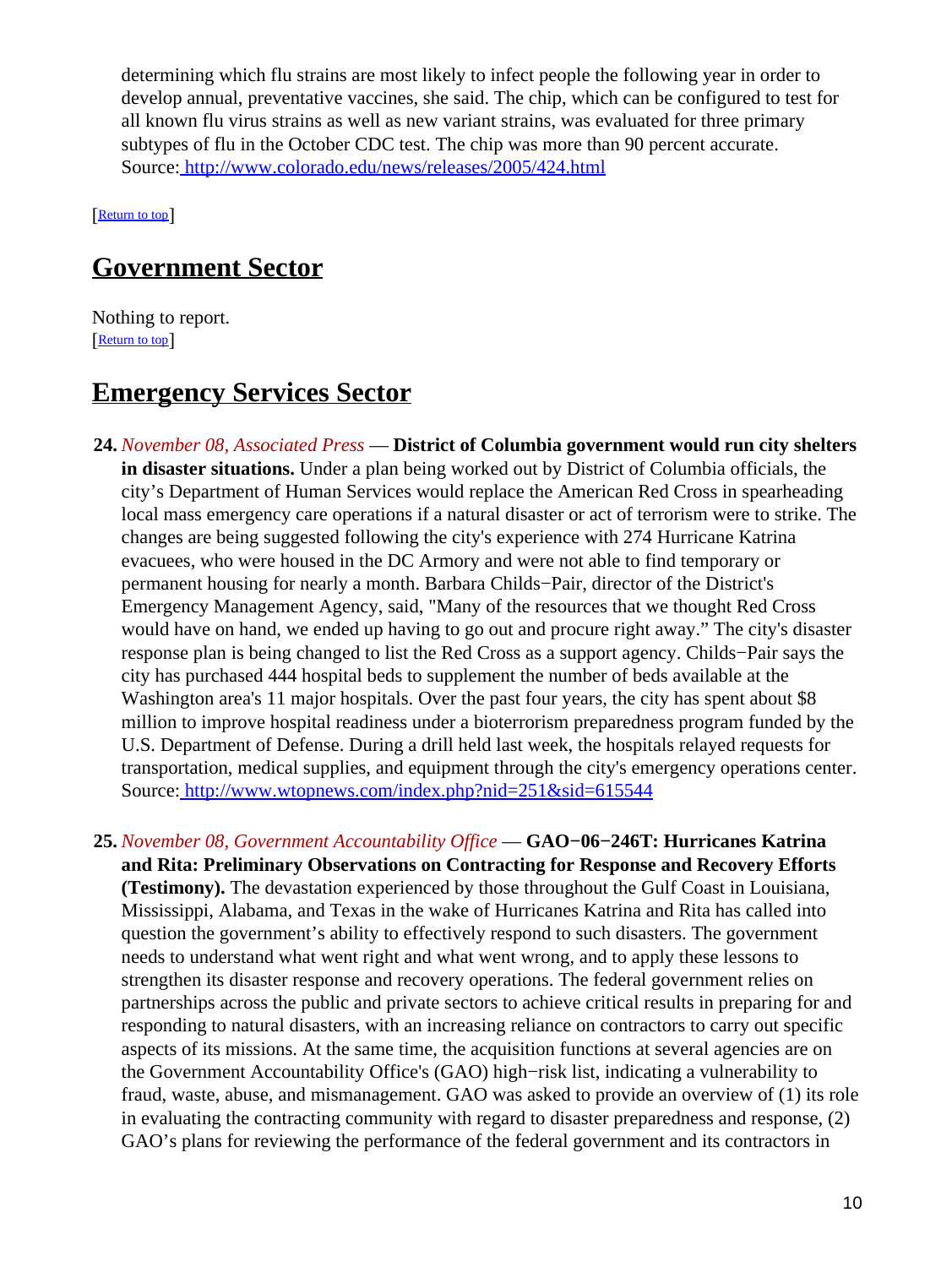preparing for and responding to the hurricanes, and (3) what GAO has learned so far about the performance of the federal government and its contractors in preparing for and responding to the hurricanes.

GAO Highlights:<http://www.gao.gov/highlights/d06246thigh.pdf> Source[: http://www.gao.gov/cgi−bin/getrpt?GAO−06−246T](http://www.gao.gov/cgi-bin/getrpt?GAO-06-246T)

**26.** *November 07, Portland Press Herald (ME)* — **Maine asks towns to identify disaster leaders.**

To firm up emergency action plans, Maine officials are encouraging all communities to adopt local ordinances detailing who will be in charge at different stages of an emergency and to create an inventory of responders. Having the plan will help to ensure that the towns and state will qualify for federal grants for disaster preparedness. Arthur Cleaves, director of the Maine Emergency Management Agency, said, "All our incidents happen at a local level. Somebody at the local level will be in charge of that incident…Understanding that chain of command and who is in charge is essential in any emergency." The initiative comes at the request of the federal government's National Incident Management Program, which requires identifying the resources available within a community and making sure department managers know the expectations for their departments. Starting in 2007, homeland security funding will be available only to communities that have codified a chain of command and met training requirements. Cleaves also commented on the importance of training all levels of government in disaster preparedness: "We want to be sure to reach all of the public officials beyond the first responders, who have not been trained at that level or in that detail." Source[: http://pressherald.mainetoday.com/news/local/051107respond.s html](http://pressherald.mainetoday.com/news/local/051107respond.shtml)

[[Return to top](#page-0-1)]

# <span id="page-10-1"></span>**Information Technology and Telecommunications Sector**

<span id="page-10-0"></span>**27.** *November 08, US−CERT* — **Technical Cyber Security Alert TA05−312A: Microsoft Windows Image Processing Vulnerabilities.** Microsoft has released updates that address critical vulnerabilities in Windows graphics rendering services. A remote, unauthenticated attacker exploiting these vulnerabilities could execute arbitrary code or cause a denial of service on an affected system. The Microsoft Security Bulletin for November 2005 addresses multiple buffer overflows in Windows image processing routines. Viewing a specially crafted image from an application that uses a vulnerable routine may trigger these vulnerabilities. If this application can access images from remote sources, such as Websites or e−mail, then remote exploitation is possible. Microsoft has provided the updates to correct these vulnerabilities in Microsoft Security Bulletin MS05−053.

MS05−053[: http://www.microsoft.com/technet/security/bulletin/MS05−053. mspx](http://www.microsoft.com/technet/security/bulletin/MS05-053.mspx) Source[: http://www.us−cert.gov/cas/techalerts/TA05−312A.html](http://www.us-cert.gov/cas/techalerts/TA05-312A.html)

**28.** *November 07, FrSIRT* — **MagpieRSS "httpsrequest" function remote command execution issue.** A vulnerability has been identified in MagpieRSS, which could be exploited by remote attackers to execute arbitrary commands. The vulnerability is due to an input validation error in the <u>" httpsrequest"</u> function of Snoopy when passing malformed URLs to the "exec()" call, which could be exploited by remote attackers to execute arbitrary commands via a specially crafted URL. FrSIRT recommends upgrading to MagpieRSS version 0.72. Source[: http://www.frsirt.com/english/advisories/2005/2335](http://www.frsirt.com/english/advisories/2005/2335)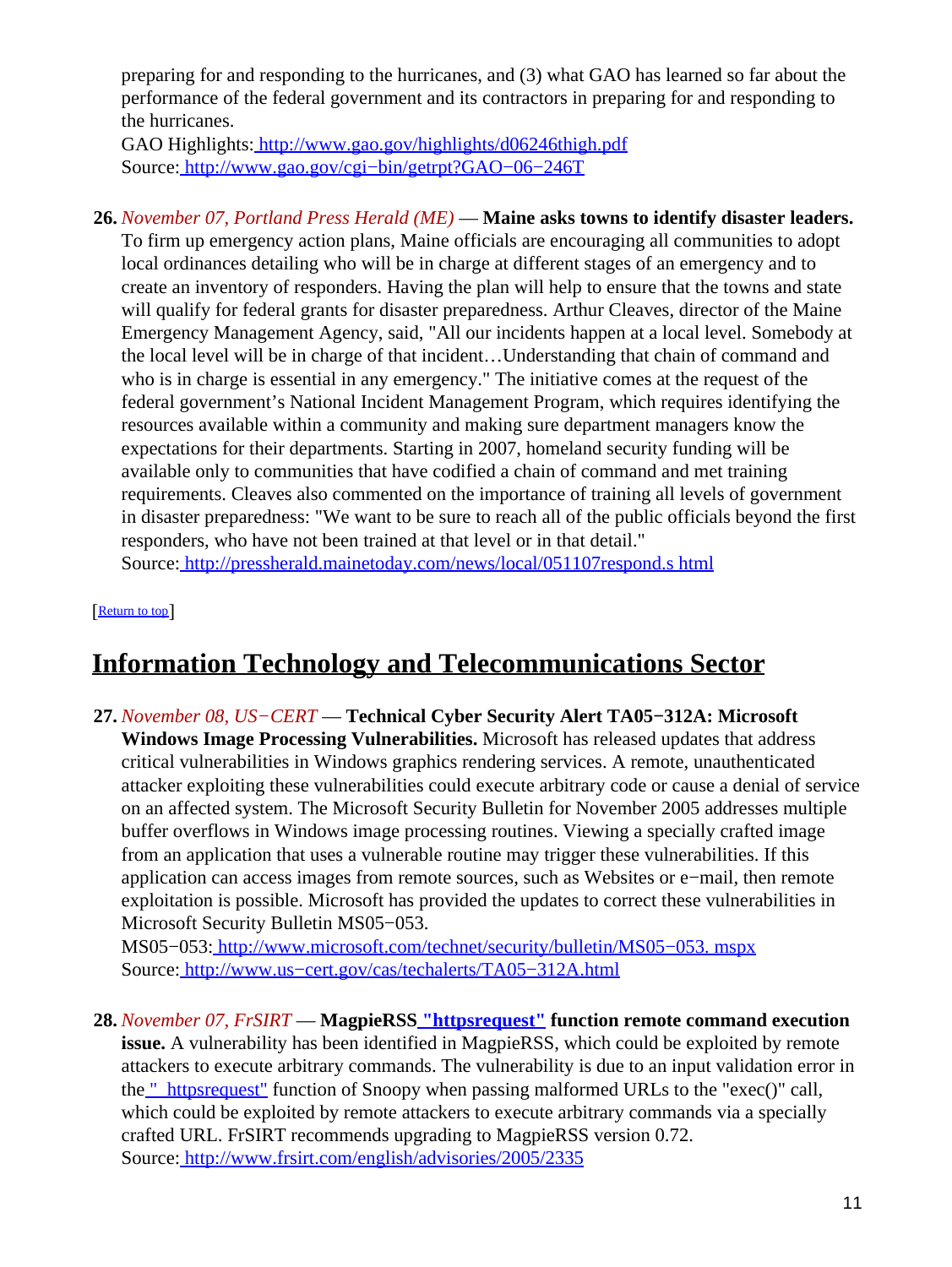**29.** *November 07, Boston.com* — **Federal Communications Commission says no cutoff for**

**Internet phone customers.** According to guidance from the Federal Communications Commission (FCC) released on Monday, November 7, Internet telephone providers will not have to cut off service to U.S. subscribers even if they are not able to receive enhanced 911 (E911) emergency service. Internet telephone providers had worried that the FCC's rules adopted in May would required them to suspend by November 28 service for subscribers who cannot receive E911 service. According to the recently released guidance, existing customers do not have to be disconnected, but Internet telephone providers will have to cease marketing and accepting new customers in areas where they are not connecting 911 calls with the person's location and phone number. The voice−over−Internet−protocol (VOIP) rules adopted in May required 911 calls to be routed to live dispatchers and the caller's location and number be identified. The move followed instances in which customers had trouble reaching help when they dialed 911. The Voice On the Net Coalition, which represents many VOIP providers, said that roughly 750,000 customers could be affected if they had to suspend service to those who did not have enhanced 911 service available.

FCC guidance[: http://www.fcc.gov/headlines.html](http://www.fcc.gov/headlines.html) Source[: http://www.boston.com/business/technology/articles/2005/11/0](http://www.boston.com/business/technology/articles/2005/11/08/us_fcc_says_no_cutoff_for_internet_phone_customers/) 8/us fcc says no cutoff for internet phone customers/

**30.** *November 06, SecuriTeam* — **Cisco IOS heap−based overflow vulnerability.** The Cisco Internetwork Operating System (IOS) may permit arbitrary code execution after exploitation of a heap−based buffer overflow vulnerability. In many cases, a heap−based overflow in Cisco IOS will simply corrupt system memory and trigger a system reload when detected by the "Check Heaps" process, which monitors for such memory corruption. In a successful attack against an appropriate heap−based overflow, it is possible to achieve code execution without the device crashing immediately. Successful exploitations of heap−based buffer overflow vulnerabilities in Cisco IOS software often result in a Denial of Service. In some cases it is possible to overwrite areas of system memory and execute arbitrary code from those locations. In the event of successful remote code execution, device integrity will have been completely compromised. Cisco has included additional integrity checks in its software that are intended to reduce the likelihood of arbitrary code execution. The advisory is posted on Cisco's website. Cisco: [http://www.cisco.com/en/US/products/products\\_security\\_adviso](http://www.cisco.com/en/US/products/products_security_advisory09186a008055ef31.shtml) [ry09186a008055ef31.shtml](http://www.cisco.com/en/US/products/products_security_advisory09186a008055ef31.shtml)

<span id="page-11-0"></span>Source[: http://www.securiteam.com/securitynews/6E0011PEKA.html](http://www.securiteam.com/securitynews/6E0011PEKA.html)

### **Internet Alert Dashboard**

#### **DHS/US−CERT Watch Synopsis**

**Over the preceding 24 hours, there has been no cyber activity which constitutes an unusual and significant threat to Homeland Security, National Security, the Internet, or the Nation's critical infrastructures.**

**US−CERT Operations Center Synopsis:** US−CERT is aware of publicly available proof of concept code for an Oracle worm. Currently, US−CERT cannot confirm if this code works. We are working with Oracle to determine the threat posed by this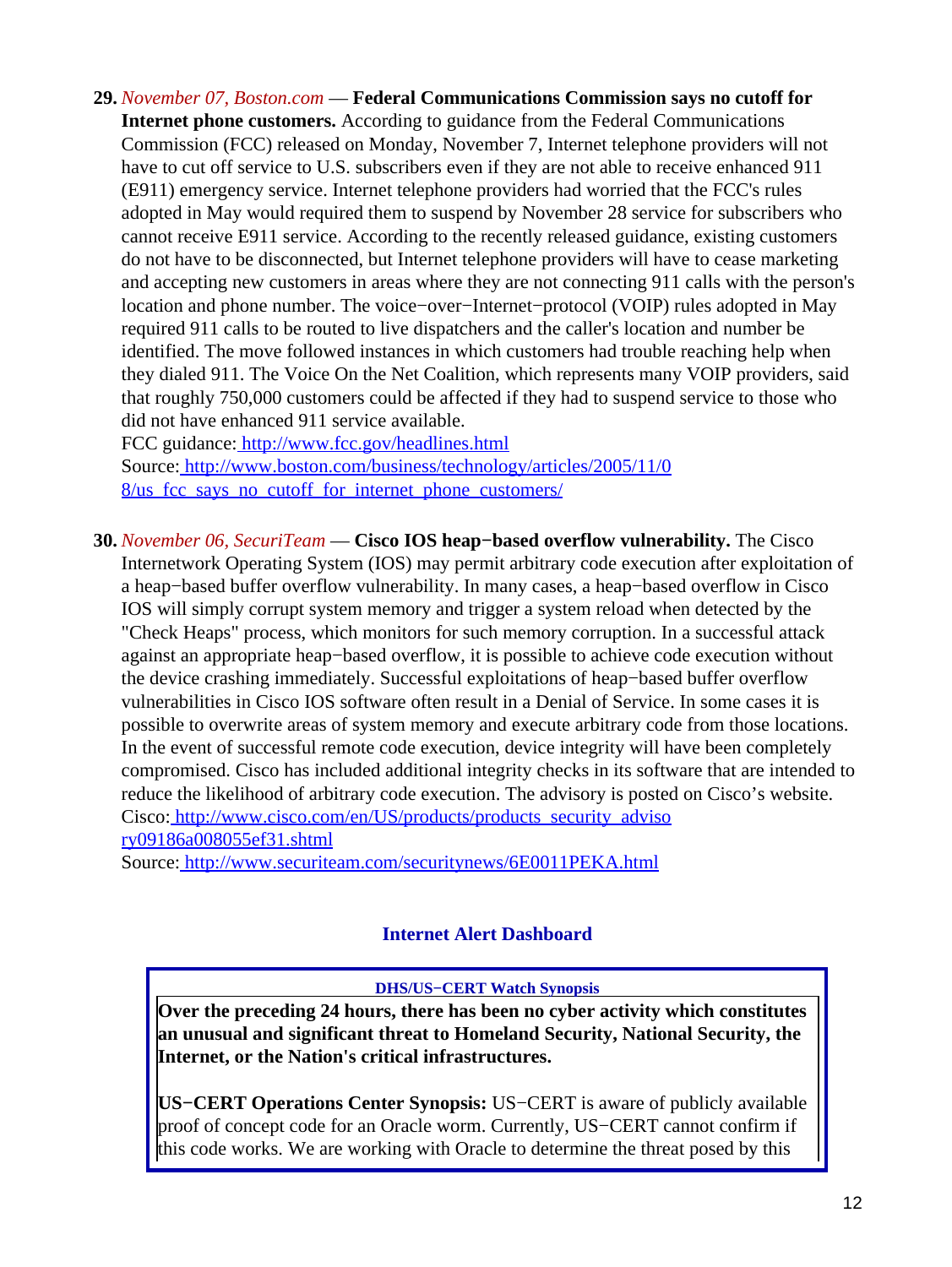#### code.

Although there is limited information concerning this potential threat, US−CERT strongly encourages Oracle system administrators to implement the following workarounds:

\* Change default user credentials for Oracle installations

\* Change the default port for the TNS listener

\* Restrict Oracle network access to trusted hosts only

\* Revoke CREATE DATABASE LINK privileges from the CONNECT role

US−CERT will continue to investigate the issue and provide updates as they become available.

For more information please review URL: http://www.us–cert.gov/current/current\_activity.htmloraclewm

Malicious Website / Malicious Code: XML−RPC for PHP Worm

US−CERT is currently aware of a new worm which targets web servers running vulnerable versions of XML−RPC for PHP. Once the worm infects a web server, it opens a backdoor to the compromised server and begins scanning for additional servers to infect. Versions of XML–RPC for PHP prior to 1.1.1 are vulnerable. XML−RPC for PHP is used in many third party products, including:

\* AWStats

\* PHPGroupWare

\* phpMyFAQ

\* PHPWik

\* TikiWiki

For more information please review URL:

[http://www.websensesecuritylabs.com/alerts/alert.php?AlertID =331](http://www.websensesecuritylabs.com/alerts/alert.php?AlertID=331)

**Current Port Attacks**

| Top <sub>10</sub> | $35885$ (---), 1026 (win-rpc), 445 (microsoft-ds), 6881 (bittorrent), |  |
|-------------------|-----------------------------------------------------------------------|--|
| <b>Target</b>     | $6346$ (gnutella–svc), 80 (www), 135 (epmap), 25 (smtp), 40000 (---), |  |
| <b>Ports</b>      | $1025$ (win-rpc)                                                      |  |
|                   | Source: http://isc.incidents.org/top10.html; Internet Storm Center    |  |

To report cyber infrastructure incidents or to request information, please contact US−CERT at [soc@us−cert.gov](mailto:soc@us-cert.gov) or visit their Website: [www.us−cert.gov.](http://www.us-cert.gov/)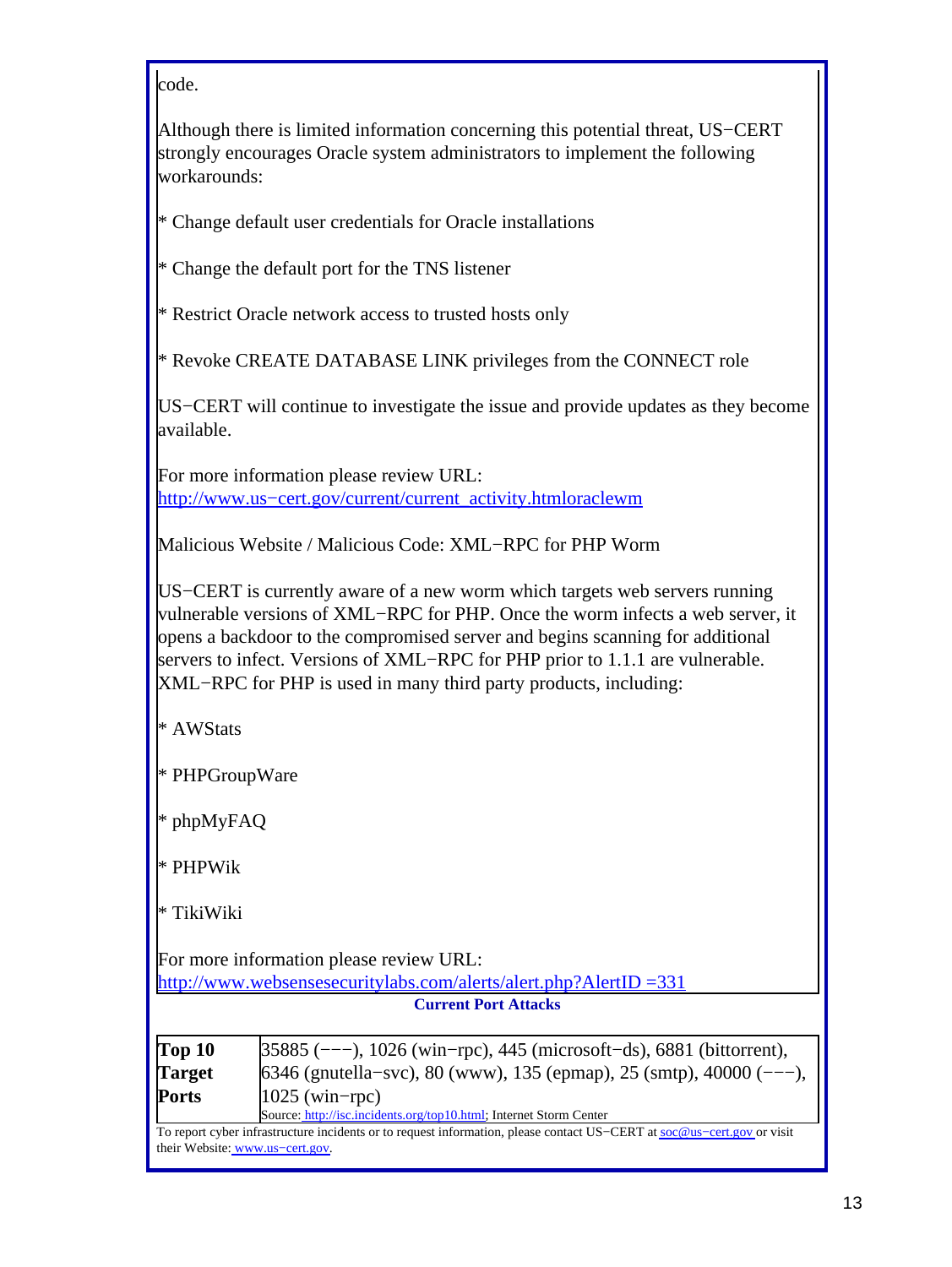Information on IT information sharing and analysis can be found at the IT ISAC (Information Sharing and Analysis Center) Website: [https://www.it−isac.org/.](https://www.it-isac.org/)

[[Return to top](#page-0-1)]

# <span id="page-13-0"></span>**Commercial Facilities/Real Estate, Monument &Icons Sector**

**31.** *November 07, Associated Press* — **A school scare in Maryland.** Arrowhead Elementary School in Upper Marlboro, MD, was locked down on Monday morning, November 7, when a man with a gun was seen in the area. Police say an officer on routine patrol noticed a man dressed in a black mask and a black jacket and armed with a long gun. When the officer approached the man, he ran toward the school and tried to get in through the rear door. The door was locked, and the man ran off. Police searched the area with tactical teams, but had not found the man by Monday night. No shots were fired.

Source[: http://www.wusatv9.com/news/news\\_article.aspx?storyid=44250](http://www.wusatv9.com/news/news_article.aspx?storyid=44250)

[[Return to top](#page-0-1)]

# <span id="page-13-1"></span>**General Sector**

**32.** *November 08, Associated Press* — **Australians say raids foiled terror attack.** Police arrested 17 terror suspects in Australia's two biggest cities Tuesday, November 8, in raids authorities said foiled a plot to carry out a catastrophic terror attack. A radical Muslim cleric known for praising Osama bin Laden was charged with masterminding the plot. More than 500 police backed up by helicopters were involved in raids across Sydney and Melbourne, arresting eight men in Sydney and nine in Melbourne and seizing chemicals, weapons, computers, and backpacks. Nine men appeared Tuesday, November 8, in Melbourne Magistrates Court charged with being members of a terror group. Prosecutor Richard Maidment told the court the nine planned to kill "innocent men and women in Australia. The members of the Sydney group have been gathering chemicals of a kind that were used in the London Underground bombings." He said they underwent military−style training at a rural camp northeast of Melbourne. Seven men arrested in Sydney were held in cells at a downtown court during a five−minute hearing Tuesday, November 8, at which they were ordered held until another hearing on Friday, November 11, on charges of preparing a terror act by manufacturing explosives. Source[: http://abcnews.go.com/International/wireStory?id=1291400](http://abcnews.go.com/International/wireStory?id=1291400)

[[Return to top](#page-0-1)]

#### **DHS Daily Open Source Infrastructure Report Contact Information**

<span id="page-13-2"></span>[DHS Daily Open Source Infrastructure Reports](http://www.dhs.gov/iaipdailyreport) – The DHS Daily Open Source Infrastructure Report is a daily [Monday through Friday] summary of open−source published information concerning significant critical infrastructure issues. The DHS Daily Open Source Infrastructure Report is archived for ten days on the Department of Homeland Security Website: <http://www.dhs.gov/iaipdailyreport>